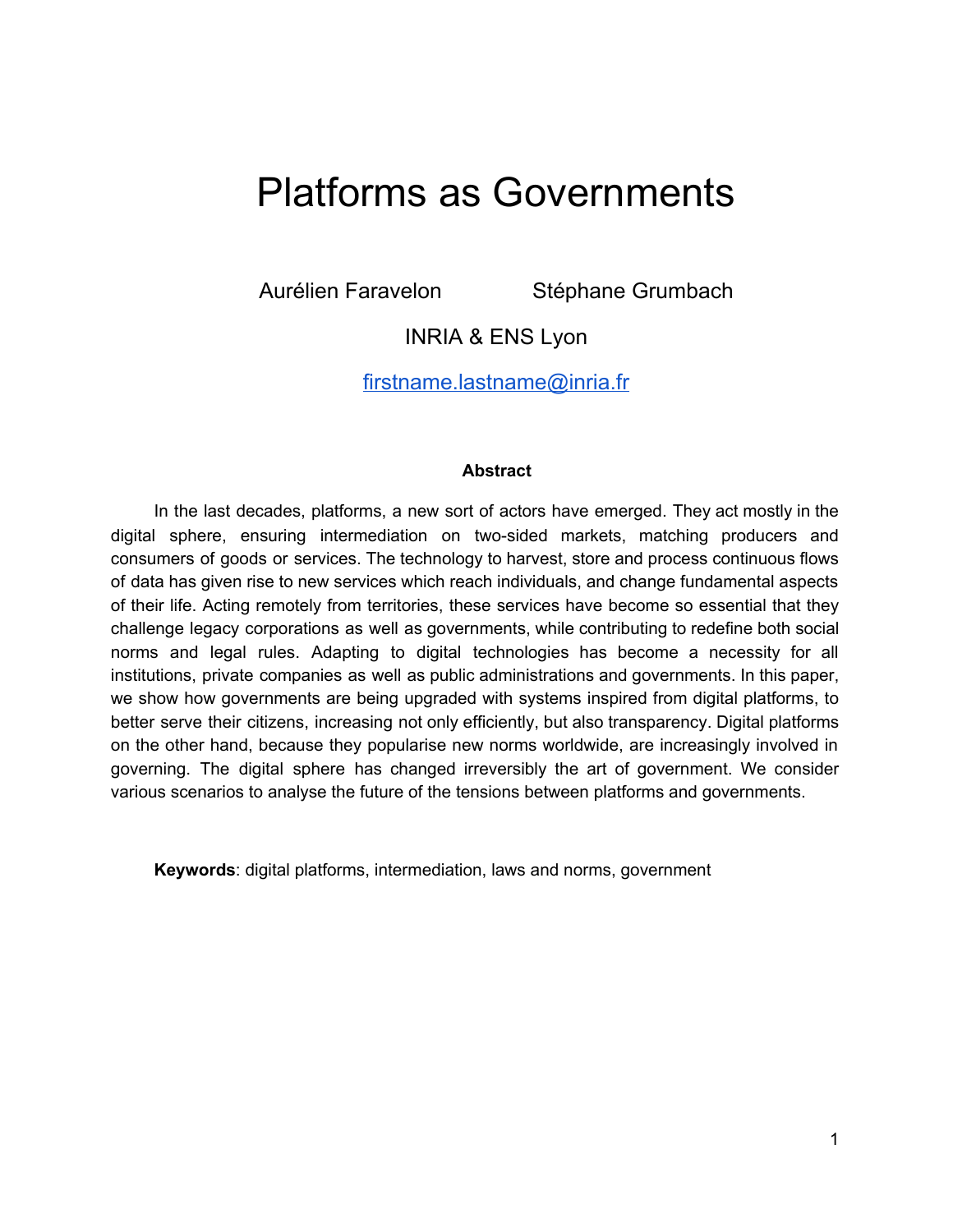## **1. Introduction**

The popular expression "government as a platform" [\(O'Reilly](https://paperpile.com/c/2pzSlT/bo6S) 2011) refers to a radical change in the use of technology by local and national public administrations. To become platforms, governments need to digitalize the services they offer to their citizens, and, consequently the management of all their data. More precisely, governments become digital platforms once they offer online services on top of which citizens may be able to build new services, thanks to the access to open data for instance. The platform architecture is both a technological change for a government and a political one aiming at more efficiency and more participations of citizens.

Yet, recent examples of crisis management - such as Facebook's Safety Check application to signal one is safe<sup>1</sup>, launched during the Paris attacks in november 2015 - or the involvement of digital platforms in surveillance actions suggest that the dual expression, of "platform as government", should be explored. We call "platforms" existing digital online systems such as search engines or social networks, which connect users with other users or with services and on top of which new services may be built. We contend that platforms have opened new areas of government and that the externalities of their services make them compete with existing public services offered by legacy governments. We take government in a broad sense, including local and national public institutions, and consider the activity of governing, as governmentality, i.e. the ability to drive people's behaviour (Foucault 2009). Our central thesis is that the externalities of platforms are so important that platforms may take over legacy governing actors - and we focus on the example of the state - in an increasing number of areas.

To a certain extent, platforms rely on the same material as modern governments: data. Statistics - the art of modeling the "things of states" with the appropriate mathematical tools, in order to influence them are a central tool or modern governing [\(Foucault](https://paperpile.com/c/2pzSlT/6cqT) 2007). So are data, which feed statistics [\(Desrosieres](https://paperpile.com/c/2pzSlT/dxLm) 1999). Statistics allow a new political rationality based on norms. It defines normality - life expectancy, unemployment rate, etc. - and influences political action to guide behaviours towards these norms. During the last two centuries, the capacity of governments to obtain precise knowledge of their population has regularly been upgraded, with increasingly detailed censuses and technological improvements such as the digitalisation of census in the 40's for instance. The raise of life quality and expectancy is a direct benefit of data collection and processing which support public health policies for instance.

On the other hand, digital platforms, which started emerging in the 1990's are mostly data collecting, storage and processing systems [\(Lessig](https://paperpile.com/c/2pzSlT/3vyg) 1999) [\(Boudreau](https://paperpile.com/c/2pzSlT/yemV) & Andrei 2009). Data are assets which allow platforms to develop new services, such as social networks, or added value services, such as personalization. Google's AdWords system is a well-known example in this field. Most data are directly produced by users through their activities. In return, data are analyzed to model users and their interests. Resulting models are used to influence behaviours.

<sup>1</sup> <https://www.facebook.com/about/safetycheck/>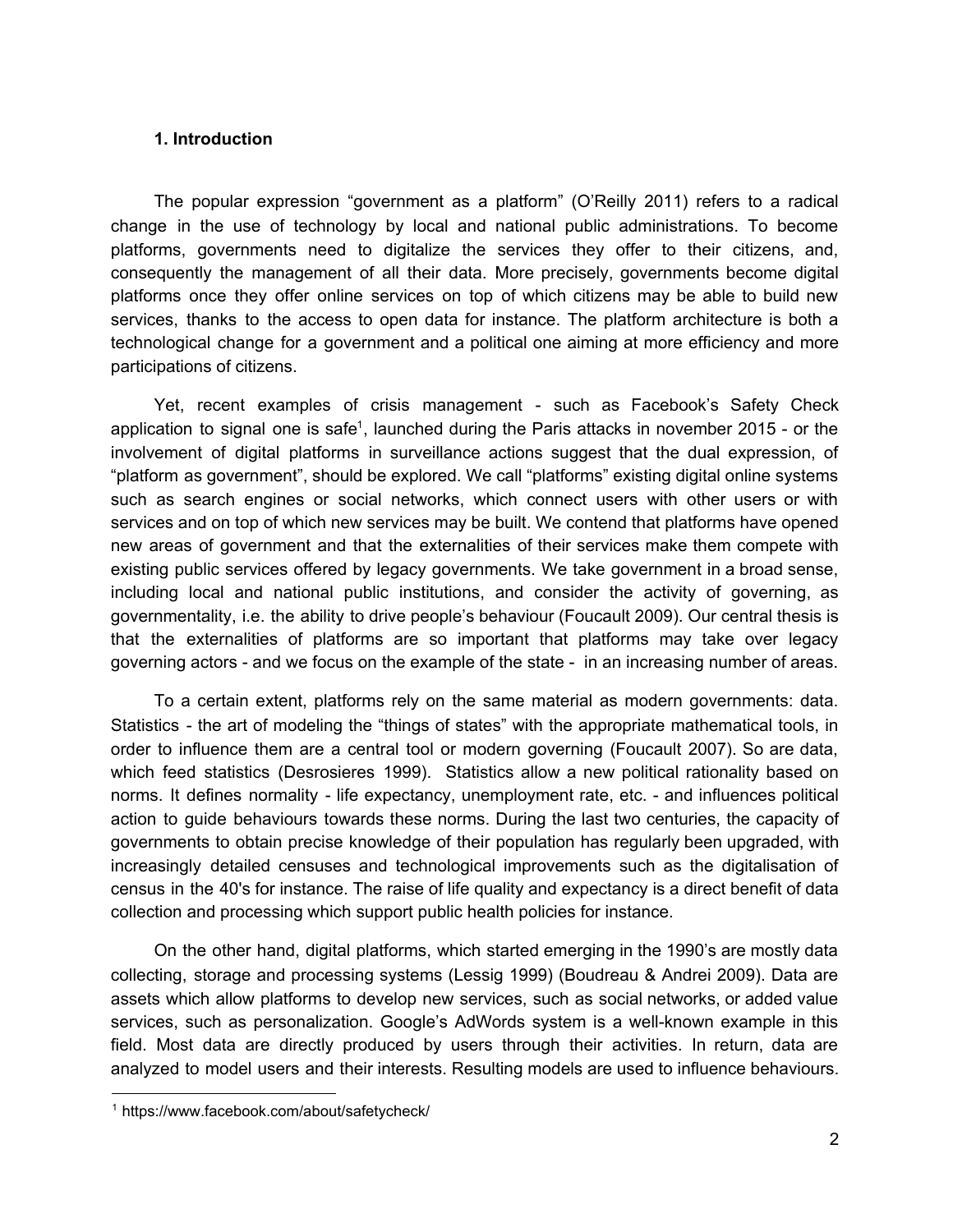As such, these models take part in creating new governance areas. Incentives such as targeted advertising, or competition to have the best reputation or to be the most attractive user, are examples of procedures to govern users.

Lately, the externalities of this governance have appeared to be of foremost practical importance. For instance, Waze is well-known for shifting the quality of life of quiet neighborhood as it redirects traffic<sup>2</sup>. In Europe, as Google is the major search engine, the company has turned out to be in control of the administration of the "right to be forgotten"<sup>3</sup>. Eventually, the vivid debate around the "sharing economy" and the legal status of digital workers show that digital platforms are shaking the established norms of the labour markets.

Users are governed by platform, for instance physically when platforms guide their travels or emotionally when platforms target their yearnings. Incentives and competition are two tools which platforms use to govern. So are "terms of services", which govern the relation between platforms and users. We speak here of "governance" but we would like to emphasize that contrary to the traditional understanding of governance - when it comes to the state - digital governance does not explicitly rely on authority or coercion [\(Honigsheim](https://paperpile.com/c/2pzSlT/ACyo) 1947).

Yet, most platforms operate worldwide and challenge existing norms and promote new ones globally. The numerous conflicts  $\overline{\phantom{a}}$  or collaborations in matters such as intelligence  $\overline{\phantom{a}}$ between platforms and governments show that the two types of governance intersect and compete with each other. As we study "platforms as government", we want to take digital governance seriously and show that platforms impose to revisit the art of governing. Digital governance questions the nature of governance, the relevant tools to govern, the actors involved in the process, as well as the legitimacy processes. As they do so, platforms provide new answers to challenges such as building social organisations and they may provide insights into issues such as climate change. Our objective is to define digital governance and identify to which extent it shakes legacy forms of governance.

We first briefly recall the history of statistics and analyse modern governments as data driven. We show that policy making relies on data collection and processing. We then consider the use of data by digital platforms, and their relationship with their users. We highlight the new areas of governments opened by platforms and the potential conflicts with state governments. Finally, we consider long term perspectives, and show that digital platforms have induced irrevocable changes in governance. We rely on a scenario-based approach to identify the potential outcomes of the development of platforms.

<sup>&</sup>lt;sup>2</sup> http://www.cnbc.com/2014/12/11/la-residents-complain-about-waze-craze.html

<sup>&</sup>lt;sup>3</sup> http://curia.europa.eu/juris/liste.jsf?num=C-131/12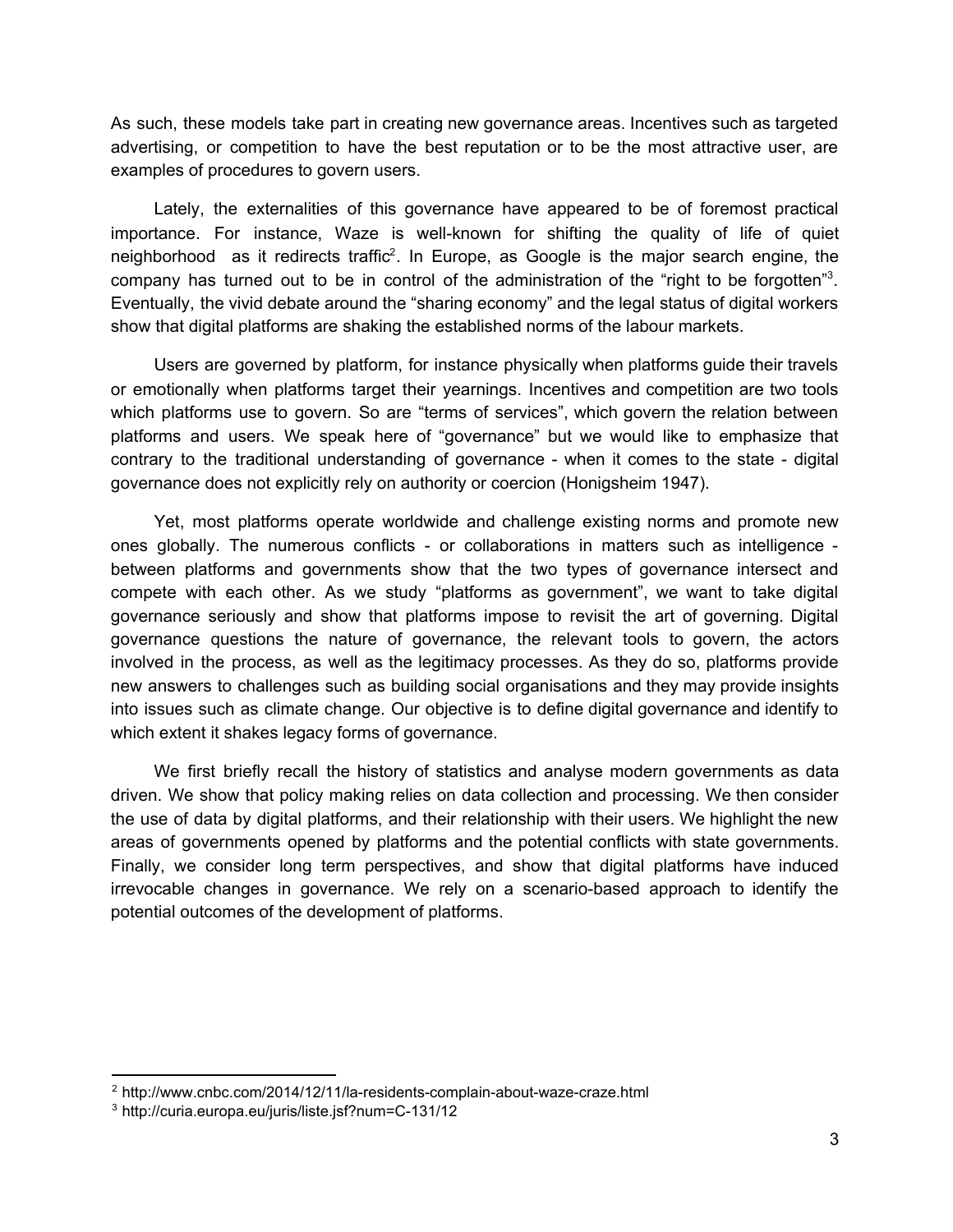#### **2. Data-driven government**

We define "governing" as the ability to influence and control people's behaviour toward a certain goal. "Governments" are political institutions, which govern people over a given territory. In this section, we focus on state administrations, as well as regional ones competent for a province or a city, as governments struggling to understand and rule the territories they are in charge of.

Rooted in the Westphalian system, dating back from the mid 17th century, nation-states enjoy full sovereignty over their territories. Each nation state is in charge of deciding and organizing all fundamental issues including the legal system, security, monetary system, taxation etc. on this territory. At the international level, states are linked by treaties, with global reach such as the WTO or regional ones, such as the EU. At the national level, regional governments have their share of responsibilities over sub-territories, to the exclusion of national prerogatives, which include geopolitical aspects such as diplomacy and defense, as well as in general the monetary system. Citizens have rights and duties defined by the government, which connect them with all sorts of services including security, education, taxes, medical assistance, etc. Different political organisations exist, based on different legitimacies, among which various forms of democratic systems.

Modern states have developed sophisticated means to increase their knowledge of their territory and population. During the last two centuries, census techniques have been developed to cover many sectors of society ranging from personal to economics. Together with census, statistical techniques have been developed mostly during the 19th century allowing to derive increasingly relevant consequences from the available data. From the late 19th century, modern government has become "data driven". The various procedures of data collection in the public administration have allowed the construction of very large datasets, while data processing became necessary to govern, initially *a priori*, to plan the development of infrastructures or the implementation of policies and increasingly *a posteriori* to justify the decisions and influence the individual behavior.

Statistics has become the main source of knowledge creation and a strategic tool for states. It helps identifying and designing norms and objectives. Eventually, most decisions of modern states include a justification relying on data analysis, comforting for instance arguments relying on abstract principles, such as justice or equity for example. Tables of mortality, birth, etc. constitute good examples of the rise of new data collection and processing procedures, which contributed greatly to the improvement of the health of populations. Policies encouraging the mutualisation of risks, e.g., health or accidents, were justified by a combination of high level principles related to the rights of persons, and global social efficiency analysis based on data.

Since 1700, the power of governments has relied increasingly on their statistical knowledge, which were used not only to define objectives but also to measure their efficiency [\(Desrosieres](https://paperpile.com/c/2pzSlT/dxLm+acTC) 1999; Rose & Miller 2010). Their share of knowledge over their territories gave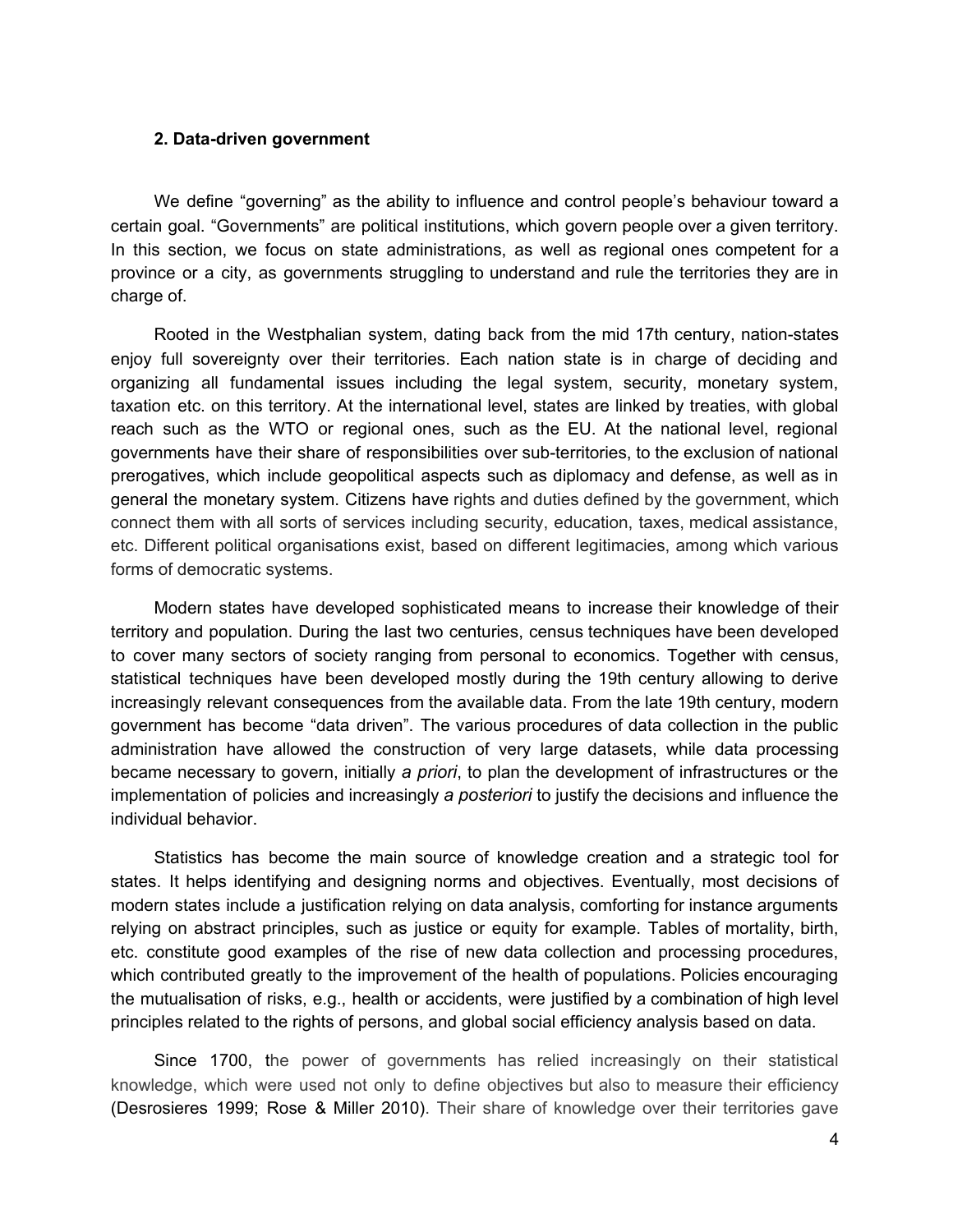them a considerable advantage over other actors, in particular private corporations, as well as foreign states of course. This balance though started to decline probably around the 1980's, when new actors manipulating social and economic data gained more importance, with innovative capacities to harvest data.

Two important trends characterise the evolution of data-driven governments nowaday. Firstly, the decline of the state supremacy in the control of data over its territory. The management of very detailed maps of the territory, augmented with all sorts of data on activities, economic, transportation, etc. and including pictures constitute a good example of the rise of platforms in the knowledge of the activity of the territory of a temporal accuracy unmatched by governments. Their share of such data has thus declined continuously over the last two decades. Secondly, the increasing political wish of transparency and accountability of government, which implies more openness of administration data, and continuous evaluation of public action. This constitutes a complete change in the principles of public data management, which were closed by design.

The globalisation of the world economy, which resulted from the implementation of the principles of a liberal economy, facilitated the movement of people, goods and capital. It gave increasing facilities to private corporations to expand globally, while decreasing the power of governments. Free movements of goods and capital constrained governments to adopt local rules that compete at a global scale. Such a competition progressively changed the political balance between concrete factual data and abstract political principles. Numbers have acquired an increasing political legitimacy, at the same level as political principles, which lead various political scientists to speak about "governance by numbers" [\(Supiot](https://paperpile.com/c/2pzSlT/XlXQ) 2016) [\(Verschraegen](https://paperpile.com/c/2pzSlT/1koA) 2015) [\(Ostrom 2015\).](https://paperpile.com/c/2pzSlT/bv4C)

The second trend, which is also calling for more data, is the desire to have more transparency and accountability of public action. Political systems of Western democracies, as well as other political systems, are under the pressure of public opinion for an increased efficiency and reliability in the political sphere. Pierre Rosanvallon speaks of "counter-democracy", that is new forms of democratic powers, taking shape "in the age of distrust" [\(Rosanvallon](https://paperpile.com/c/2pzSlT/SMT9) 2014). He distinguishes three counter democratic powers: oversight, prevention and judgment, that strongly rely on a new "utopia" of transparency. Therefore, evaluating public policies, and making public administration data open to the citizens are new political trends that governments have to take into account.

In July 2013, while the UK was organizing the G8 meeting, a rather innovative open data charter was proposed and signed by all participants. Its ambition covers a large spectrum of simple objectives ranging from politics to economy, from better governance to increased development opportunities. The charter is really ambitious when it asserts the principle of opening all data by default, apart from essentially three categories of data that need protection related to national security, privacy, or intellectual property issues. The charter has been followed by many decisions, at all level of governance, including directives of the European Commission.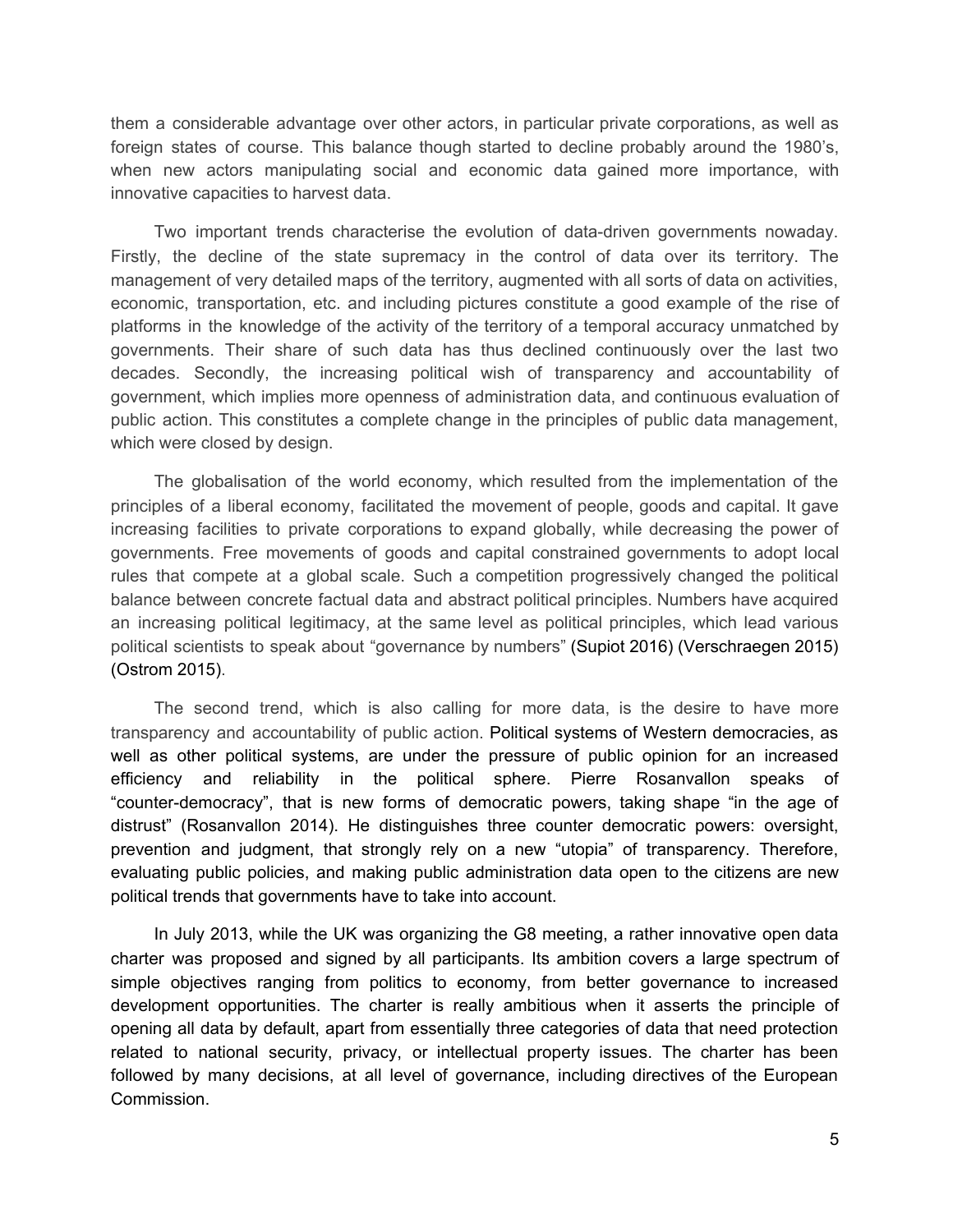Open data is now seen as an avenue for innovation. In 2014, the Royal Statistical Society in the UK published "The Data Manifesto<sup>4</sup>", where data is seen as the driver of prosperity, much like steam for the 19th century and oil for the 20th century. But the Manifesto goes beyond by asserting that data is "the revolutionary resource that is transforming the nature of social and economic activity, the capability that differentiates successful from unsuccessful societies".

Various public services have made tremendous progress, such as tax services in some countries for instance thanks to digitalization. The interaction with the administration has been made very easy in some cases, while it stays complicated in some others. Some governments are ahead of this race, including cities, as well as regions in the UK or the US for instance. Some of the data opened by the administration has been used for new applications, mostly in the transportation sector.

As governments open their data and digitalize their services, they adopt a platform infrastructure. At this stage, no revolutionary service has emerged, comparable with the services digital platforms have introduced, with similar impact on society, such as access to knowledge or social networks for instance. Yet, various think tanks highlight the potential increase of efficiency and savings brought by the platform architecture. Government as a platform also aims at increasing the transparency and accountability of public action, and involving citizens more largely in public action

Platforms, understood as economic entities, are fundamentally different from governments. They have little, if not no, territorial responsibility, but only links with their users. Moreover, their strategy differs greatly from the current strategy of opening public data. Data constitute the main assets of platforms, which open their services, not their data. Yet, in the next section, we contend that if government are turning platforms, platforms are opening new governance areas and are, as such somewhat turning into governments.

<sup>&</sup>lt;sup>4</sup> http://www.rss.org.uk/Images/PDF/influencing-change/rss-data-manifesto-2014.pdf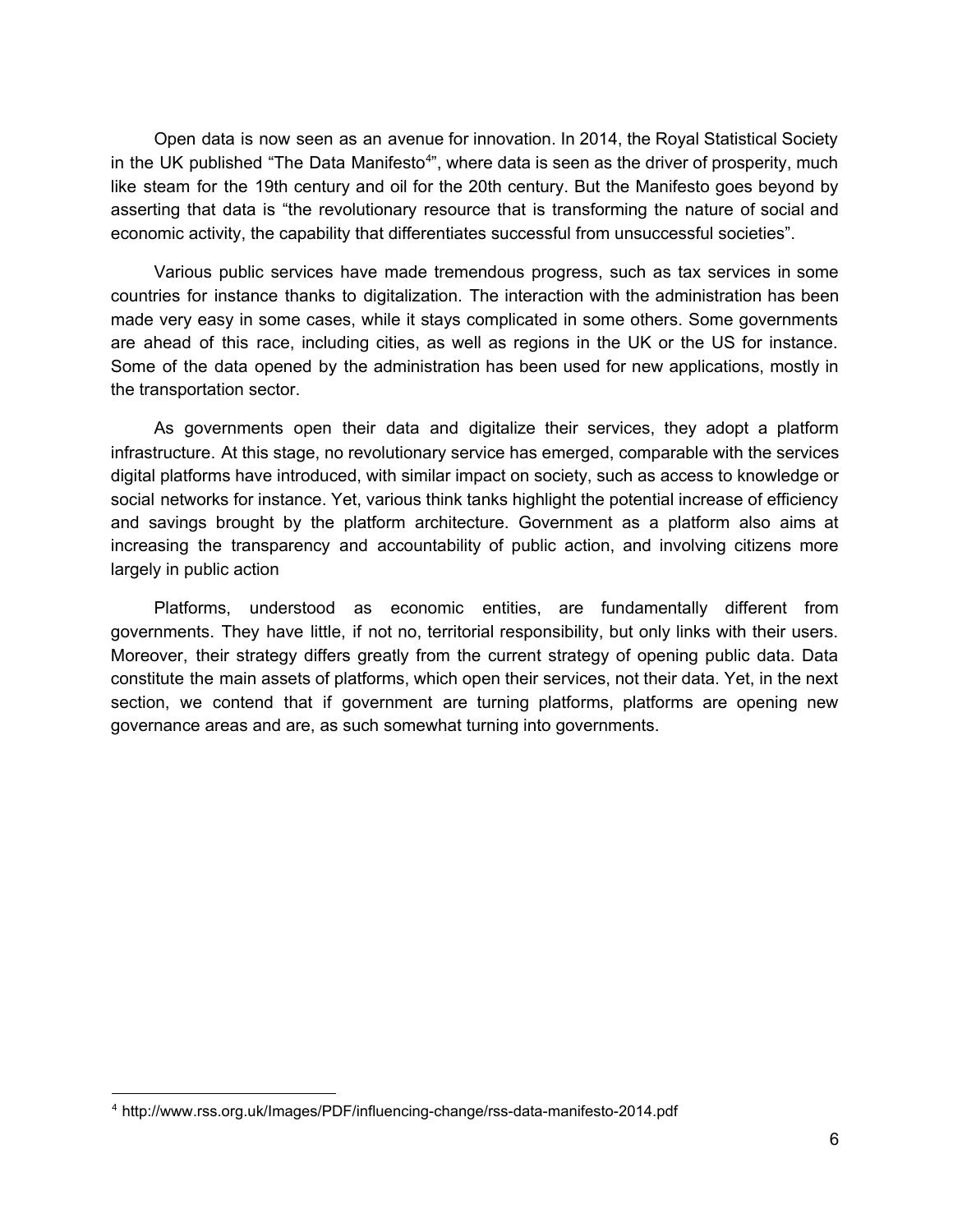#### **3. Platforms as governments**

Digital platforms, which have appeared in the 1990's, already enjoy a role as governing actors. The best known platforms are probably search engines, which revolutionised the access to information, and social networks. They solved traditional problems - finding information, connecting with others, etc. - with efficient solutions. They highly invested in computing power and storage capacity, and boosted the development of new algorithmic techniques as well as new fundamental aspects in computer science, including programming languages, high performance computing, artificial intelligence, best effort solutions, etc. Most digital services are currently built on top of these platforms which provide basic services such as identity management or user data storage.

Although there is now a large spectrum of sectors in which platforms are penetrating, we state that platforms exhibit four distinguishing features which explain their disruptive power and their ability to put on digital governance. These features are the ability to operate in the digital sphere, the creation of ecosystems, the platforms' role as gatekeepers for their users, services and their data, and the fact that they are all for profit data companies.

The main activity of platforms is to offer intermediation services in two-sided markets, that is markets with, on one side, producers of goods or services, and on the other side, their consumers. Platforms intermediate between producers and consumers and connect them. Apartment rentals or ride hailing services constitute good examples of such applications. The interaction between both sides of a market and a platform is exclusively digital: they only exchange data such as identity or payment information through applications and online portals. Thus, platforms tend to be able to scale quickly.

The example of Uber - which defines itself as a data company and not a ride-hailing service provider - helps to explain this ability. Uber does not depend much on a specific infrastructure. The company neither possesses cars nor hire drivers. The heart of Uber is an application, which relies on a set of digital procedures or algorithms, to book a ride. As such, Uber can easily target all the markets throughout the world where booking a ride is a problem, i.e. virtually, the entire world, and abstract itself from a specific territory. Even if some platforms may rely on a more heavy infrastructure - to deliver goods or gather customers for instance - all platforms rely on a set of digital procedures or algorithms which answer a problem most people face and do not depend on the landscape of a specific territory. Platforms may offer their services anywhere in the world, thus building a "digital sphere" which is abstracted from physical territories. The numerous conflicts between platforms and local labour or business regulations for instance derive from this abstraction.

The second feature - the ability to build ecosystems - is related to the capacity of platforms to move even higher in abstraction, and to offer basic services that can be used by third parties to offer their services. This is very close to what governments do by ensuring essential services, water, energy, communication, etc. to serve both individuals as well as corporations, to develop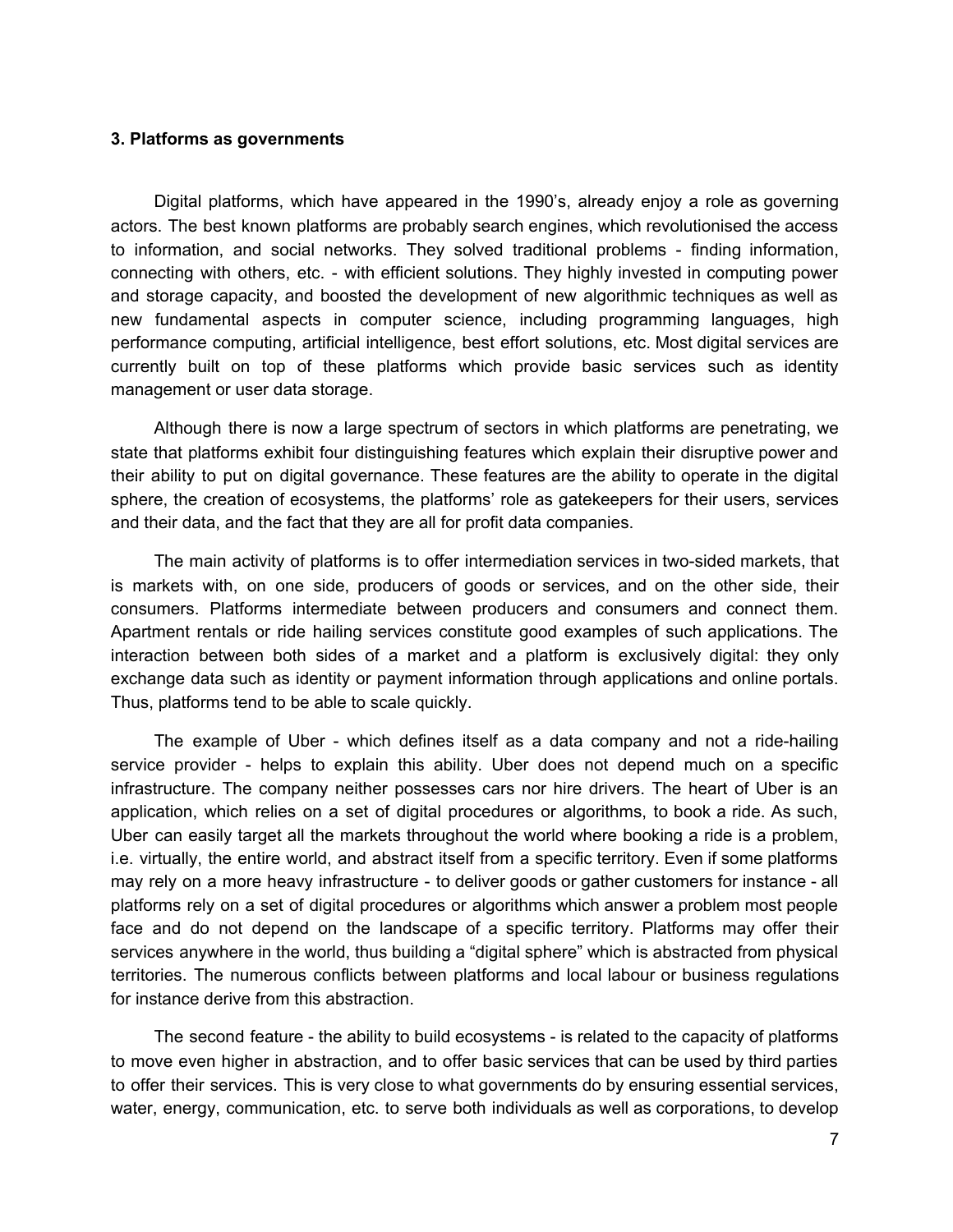other services. No assumption is made on how the initial essential service is used. Even when platforms seem to target a specific market, we state that their externalities allow them to become basic infrastructures for the development of other services. Transportation applications, for example, possess data on traffic jam or the state of the roads, which are necessary to understand the flows of people throughout cities and optimize resources consumption or quality of life. As such, they have turned out to be at the same time necessary partners and potential opponents to local governments<sup>5</sup>.

The third principle is gatekeeping. Platforms maintain a direct link with their users and are a portal to services, users and data. The direct link is fundamental in order not to loose data to other parties. Size matters for platforms, whose value follow a law "à la Metcalfe", with a quadratic dependency on the number of users [\(Hendler](https://paperpile.com/c/2pzSlT/kug6) & Golbeck 2008). The more users a platform has, the more data it will get and the more attractive it will be, considering it is able to handle a large amount of users. The necessity to possess a huge population of users may explain why there is a dominant platform which emerges in each sector. Indeed, to fully be a gatekeeper, a platform benefits from an essentially monopolistic position. As a platform becomes monopolistic, it gains enormous power and may conflict with public administrations.

From these first three features, the last one derives: data are the main asset of platforms which are for profit organisations. Their business model is specific to two-sided markets [\(Rochet](https://paperpile.com/c/2pzSlT/DTvB) & Tirole [2003\).](https://paperpile.com/c/2pzSlT/DTvB) For instance, gaining a strong network effect is the challenge for the survival of a platform as the more users and services a platform has, the more attractive it is. From a business perspective, one side of the market may sponsors the other. For example, online advertisers pay to broadcast their advertisements when users freely access content and services. Platforms may also charge a fee when they intermediate between users. So is the case of rental platforms.

As they have collected more and more data, platforms have contributed to the emergence of a "digital sphere": a immense data set which mirrors the world in all its dimensions geographic information, social interactions, etc. Some corporations access and contribute to large portions of this digital sphere thanks to their powerful harvesting mechanisms such as mobile OS systems, or combined services on the same platforms, while others have access to very narrow areas, allowing only restricted activities. On the other hand, legacy actors, such as governments struggle to access this digital sphere and the legitimacy to do so remains under discussion.

The digital sphere has become the place to understand the world and influence it. The current trend of geolocation-based applications helps to understand this point. In a way, the digital sphere contains a map of the world, at a resolution and accuracy that has never existed before. Events, social interactions, business, trips, interests, etc. are all stored and updated according to a continuous flow of information coming from users. This allows to "govern" any territory to the extent that a platform may influence its users. Waze, for instance, does so when it

<sup>&</sup>lt;sup>5</sup> https://www.boston.com/news/business/2016/06/28/uber-data-boston-wants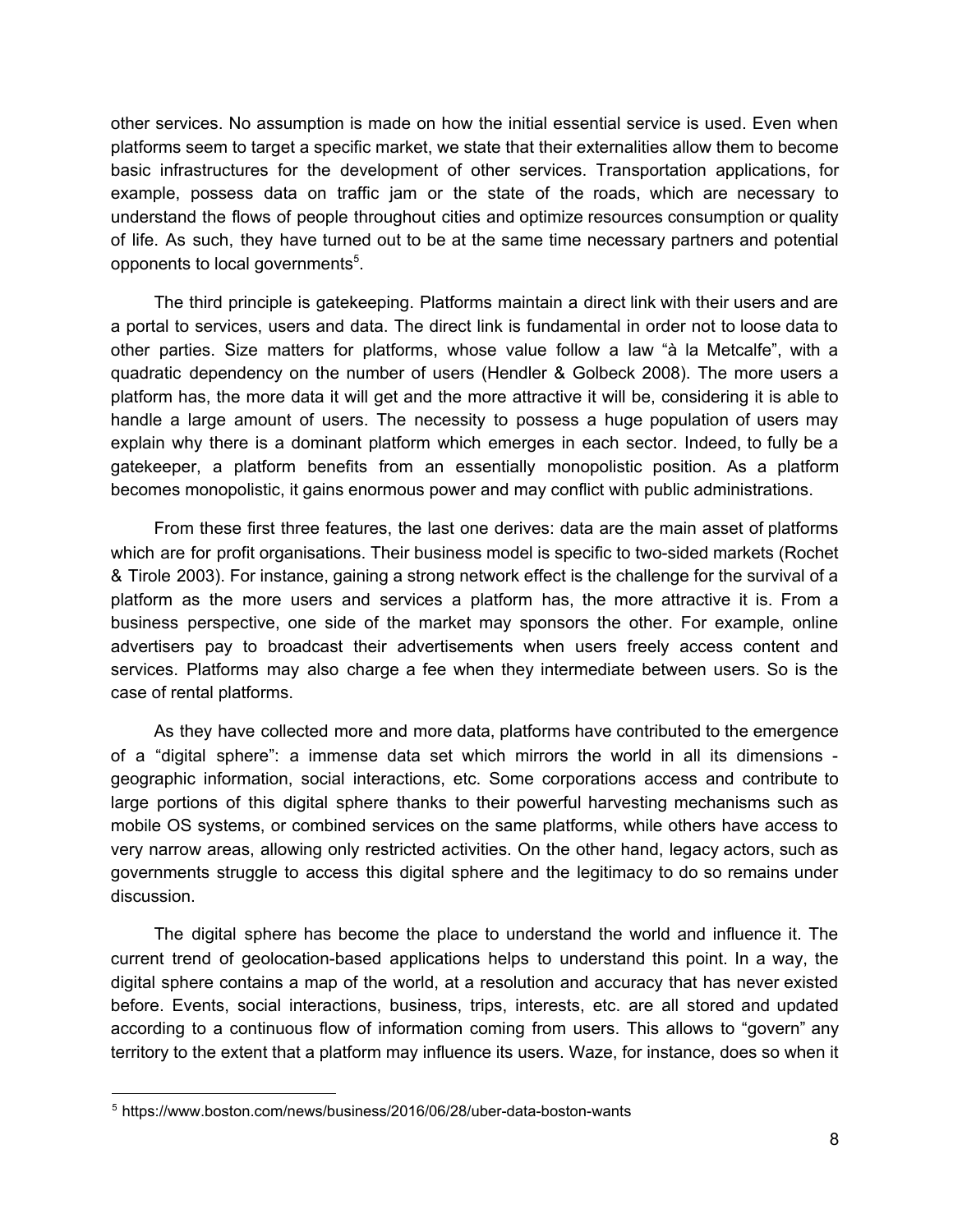suggests an alternative road to its user to skip traffic jams. As platforms governs territory, they may also redefine it. Waze may contribute to turn a peaceful neighborhood in a car-packed place and the rise of services such as airbnb may lead low-cost hotels to close [\(Byers](https://paperpile.com/c/2pzSlT/68NP) et al. [2013\).](https://paperpile.com/c/2pzSlT/68NP) For this reason, platforms often conflict with local authorities. Possibly, nothing prevents platforms from offering services based on their externalities, such as redirecting traffic away from residential neighborhoods which would pay for it, or on the contrary sending cars to shopping areas that would pay as well. Online ad blockers exploit this business model: they are free for end-users while not filtering advertisements of a list of premium clients who pay.

Platforms have become so widely used that they offer essential services, without which our societies would hardly function anymore. They have so many users that the rules they impose on their favourite playfield, the digital sphere, shake the course of world [\(Boudreau](https://paperpile.com/c/2pzSlT/yemV) & [Andrei](https://paperpile.com/c/2pzSlT/yemV) 2009). The debate around labour laws or the role of platforms in surveillance programs are only two examples of their importance. In a way, platforms govern users - for instance, they influence who they connect with, the information they access - but their governance departs from the traditional state-based one as they do not rely on a heavy vertical bureaucracy and visible demonstrations of power. On the contrary, digital governance is based on almost invisible reticular data collection procedures and incentives.

Clearly, platforms have shifted governance. Everywhere, legacy actors try to take inspiration from them. Nonetheless, the respective role of platforms and legacy actors is yet under elaboration as proved by current conflicts and negotiation around the place of platforms. Different scenarios could be deployed at different places and we now try to depict them.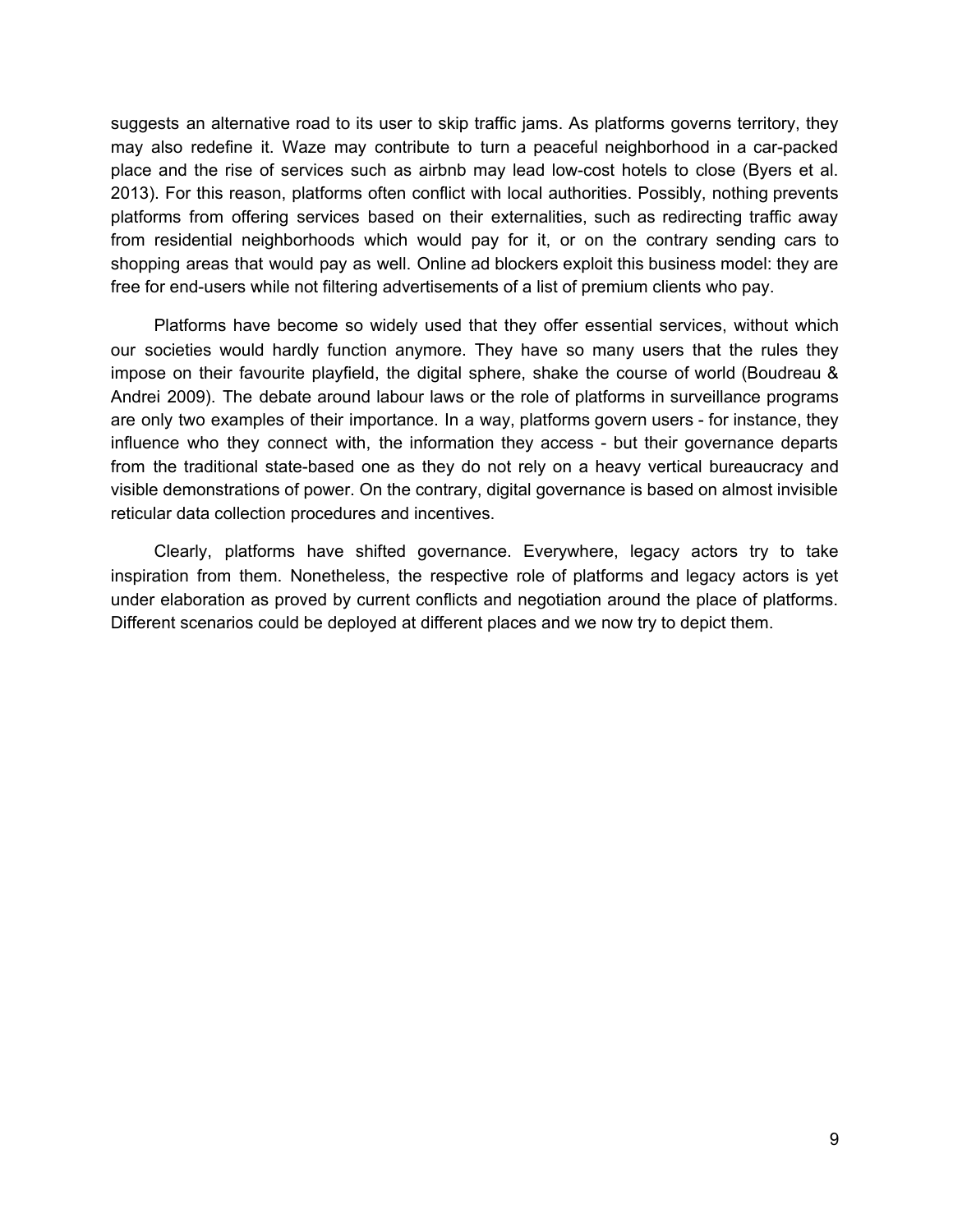## **4. The future of governance**

Digitization has changed the territories to govern, making distance less relevant and enabling to model them in details [\(Kumar](https://paperpile.com/c/2pzSlT/bAyv) 2010). It has also shaken social organisations. Platforms induce new modes of organisations based on networks of users. Vertical social structures seem to get flattened and thus horizontalized when sides of a market can be easily swapped: a customer can become a producer, for instance.

This horizontalisation promises to disrupt a considerable amount of hierarchical structures. This process started already with corporations that offered services, in sectors such as transportation or the press for instance, where numerous companies have already closed, while the others are extremely challenged. The disruption will progressively penetrate all the sectors where there is intermediation on two-sided markets, that is a very large part of the socio-economic activities, including education, health, home services, etc. The mediation will be ensured by actors that have no interest and no participation in the services exchanged, which will eventually contribute to increase the level of the services, by abstracting them from a given solution.

The horizontalisation is a phenomenon at play at a very large scale in societies. It started at the end of the 20th century, concurrently in various fields. In industrial theories, the toyotism, in contrast with the fordism, for instance, which is fundamentally vertical, distributes horizontally the production of knowledge in the factory. Together with the lean production, it relies on methods for controlling flows and avoid waste of any sorts, much like data management of digital platforms, based on best effort strategies [\(Krafcik](https://paperpile.com/c/2pzSlT/CEgu) 1988). The means of the counter-democracy as described by Rosanvallon also belong to horizontal political structures.

The horizontalization also allows new promising economic perspectives, with a better management of resources. It has been popularised in particular by Jeremy Rifkin [\(Rifkin](https://paperpile.com/c/2pzSlT/Eczu) 2014), who demonstrated that the digitalisation allowed zero marginal cost development, and could seriously impact on collaborative commons. He also depicted the end of capitalism. Other authors also envisioned that the horizontalisation might be related to the global shortage of resources that mankind is facing on earth [\(Grumbach](https://paperpile.com/c/2pzSlT/p4ZS) & Hamant 2015). The global issue for the planet, with its climate conditions worsening, introduces new challenges for the political system as a whole, whose capacity to face them in a coherent and effective manner can be to the least questioned. So horizontalisation is probably one of the most important irreversible phenomena at play, which has little to do with the current political setting.

Eventually, the emergence of the digital sphere as a new space in which activities, such as a global access to knowledge, or a global intermediary for passengers and drivers, take place, is a challenge for governance. The digital sphere is essentially not regulated at this stage, much like the sea before Hugo Grotius [\(Grotius](https://paperpile.com/c/2pzSlT/pOg1) 2004) in the 17th century, or the atmosphere, with much more recent efforts, for instance. And the respective responsibilities of actors such as states and corporations over the digital sphere are still under discussion.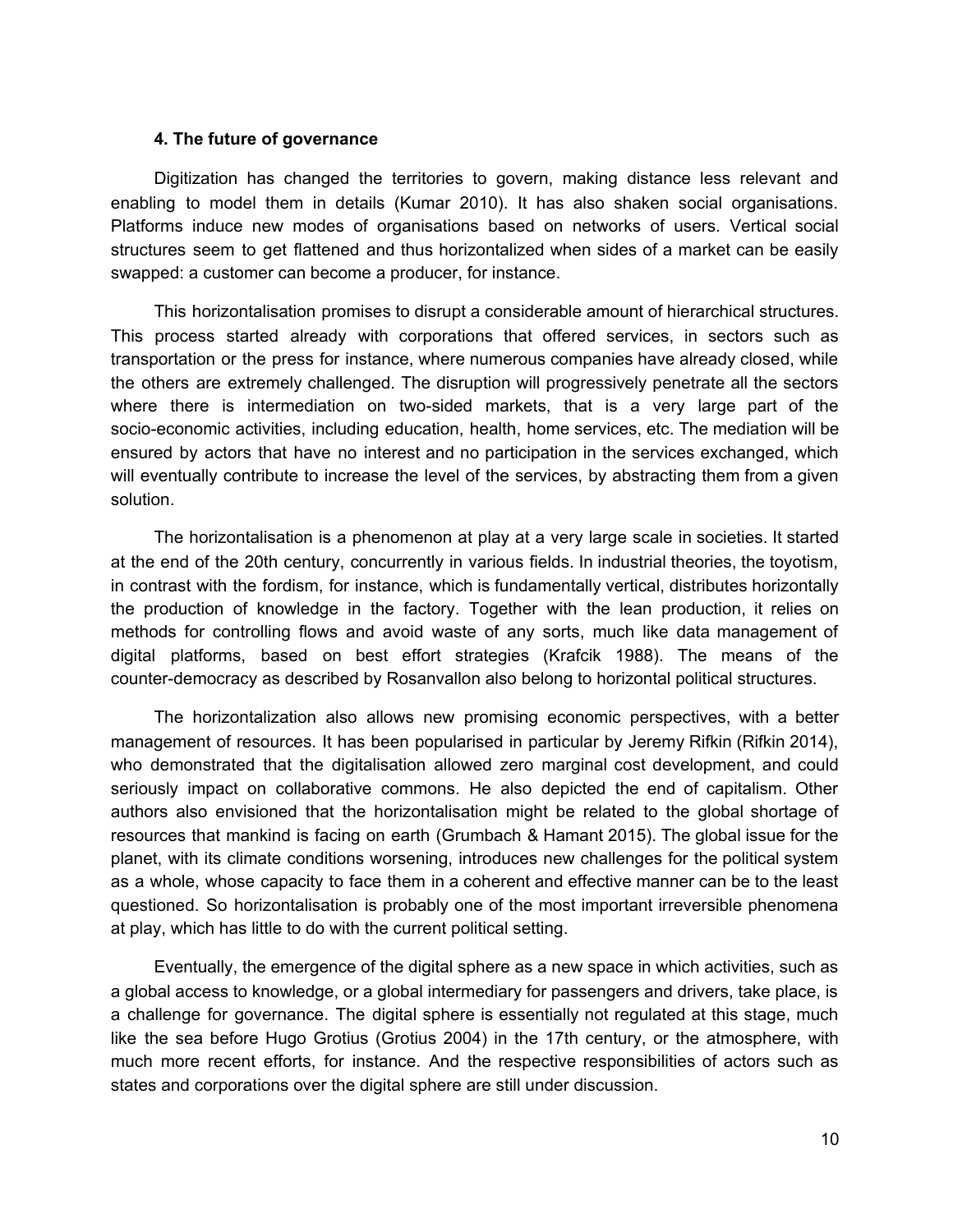For this reason, it is important to foresee the possible balance of power between these actors and the potential consequences of a shift in the balance between states and platforms. For instance, what would happen if platforms were to replace states? Following an approach we pursued in [\(Cunningham](https://paperpile.com/c/2pzSlT/HtpT) et al. 2016), we rely on a scenario-based approach to depict this shift. We identify two main forces which shape it: data regime - are data open or proprietary? and data hegemony - who is the owner of data? As we build our scenarios, we focus on two types of actors, state-based actors and digital platforms. State-based actors can be national governments. They have a legitimacy over their territory, which relies on historical constructions, and in particular the Westphalian concept of nation-state established during the 17th century, and its associated sovereignty. Local governments also belong to this group. On the other hand, digital platforms, which are mostly private corporations, have a very short history, and enjoy an emerging form of legitimacy through their wide popular adoption, and a protection under international free-trade treaties.

The current context of the digital sphere, and the digital economy, is extremely favorable to platforms. We identify five items which ground their success and that we will alter throughout our scenarios. Firstly, platforms possess human resources, mostly quite young, with a high digital literacy. They have also found means to foster crowd-sourcing to feed and improve their services. Then, while governments face severe constraints on their declining budgets, platforms enjoy skyrocketing growth, while concentrating capital and attracting investments. Thirdly, platforms have developed the means to harvest and process huge quantities of data. When governments often rely on slow and cumbersome procedures such as census, platforms have build infrastructure to continuously and efficiently collect flows of information.

Platforms have the capacity to handle real time analytics over continuous flows of data, while governments attempt to copy the services offered by platforms - France has developed a service comparable to Facebook Security check - and are still figuring out how to open their data. Eventually, while public administration suffers from a stack of heavy constraints, including local rules and national laws, platforms deliberately target new areas, for which there are almost no regulations, or confront legacy rules. Moreover, internally, as young enterprises, their constraints are also very light. While the balance of power between states and corporations is evolving in history, the current international treaties are in comparison with previous historical periods, very favorable to corporations, which can for instance sue states for passing laws that would impede their local business. The case *Philip Morris versus Uruguay* is a popular and controversial illustration of the current situation.

Several of these facts are conjunctural. The weaknesses of public administrations and the balance of power between private actors and states might evolve in the future. The technological literacy will increase as time goes, and so the difference between platforms and governments employees with that respect will progressively decrease. Constraints will increase on platforms as they reach maturity, and decrease on public administration once the digital revolution has been integrated in their processes. The very favorable situation that platforms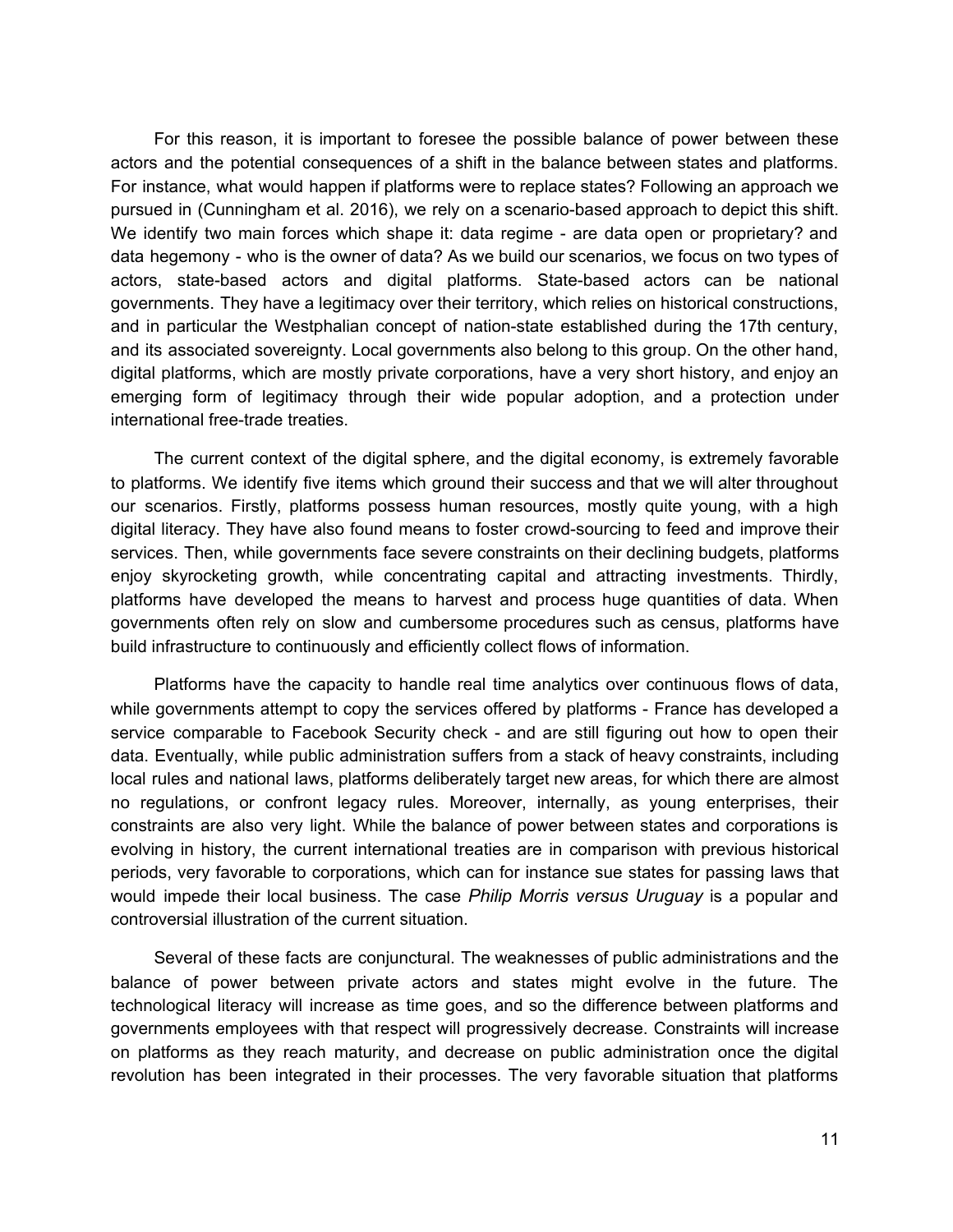have enjoyed since their inception has been determinant for their extremely fast development, and it will obviously continue to do so for some time, but not for ever.

We elaborate scenarios to foresee the balance of power between states and platforms. To do so, we alter the parameters which affect this balance, i.e. the forces which shape the data sphere and the contingent facts we have described. We call the first scenario "Conflictual coexistence". It corresponds to the current situation. Platforms and governments share large domains of interest and conflict regularly. Platforms can be banned, local users sued, but platforms can also be in a dominant position making it hard to ban them. The second scenario depicts a "state of cooperation". In this scenario, platforms and governments develop distinct domains of action and cooperate when needed in a well-balanced share of power. Eventually, the last scenario consists of a merging of platforms and states. Platforms becomes the standard of government action, management of data and interaction with users/citizens. But either "platform as government" or "government as platform" wins depending upon the importance attributed to geography. These scenario are heuristic tools to determine relevant policy levers and actions.

## A. Conflictual coexistence

Currently, platforms and territories are conflicting. Platforms deploy their services, which are widely adopted by the population, but often contradict local laws. Many issues end up in court. The right to be forgotten, labor laws and intellectual property constitute examples of domains of conflicts. Several of these conflicts have opposed an american corporations with a European institution, either at the European level, e.g., the European Court of Justice, or at a national level, e.g., Spain versus Google news. This reveals geographic imbalances. The geographic concentration of platforms, both in a small number of countries, and in these countries in a small number of regions, is a determinant aspect of this industry.

Among the Top 100 platforms, most are american, some are chinese, and a small share are russian [\(Faravelon](https://paperpile.com/c/2pzSlT/jVPz) et al. 2016). Most countries in the world rely on american platforms for essential services, and on local ones for specialised local services provided mostly as digital services by non-digital firms (newspapers, banks, etc.). There are a few exceptions to this general pattern, mostly in Asia. China is the only country that, as the US, handles local users on national platforms, and develops an aggressive international strategy.

The relationships between platforms and governments thus amounts in most cases to the relationships between governments and a foreign corporation. One of the issue which is high on the agenda of platform/government relationships is the question of national security. The revelations made by Snowden in 2013 have given to this very fundamental topic an extremely large audience. The reason of the world wide popular interest to a rather complex topic is clear. A real change has occurred.

While governments have accumulated very large amounts of data through census and statistics, they somehow managed very little personal data, but mostly global aggregated data. Interestingly though, the increase of knowledge that the government accumulated over its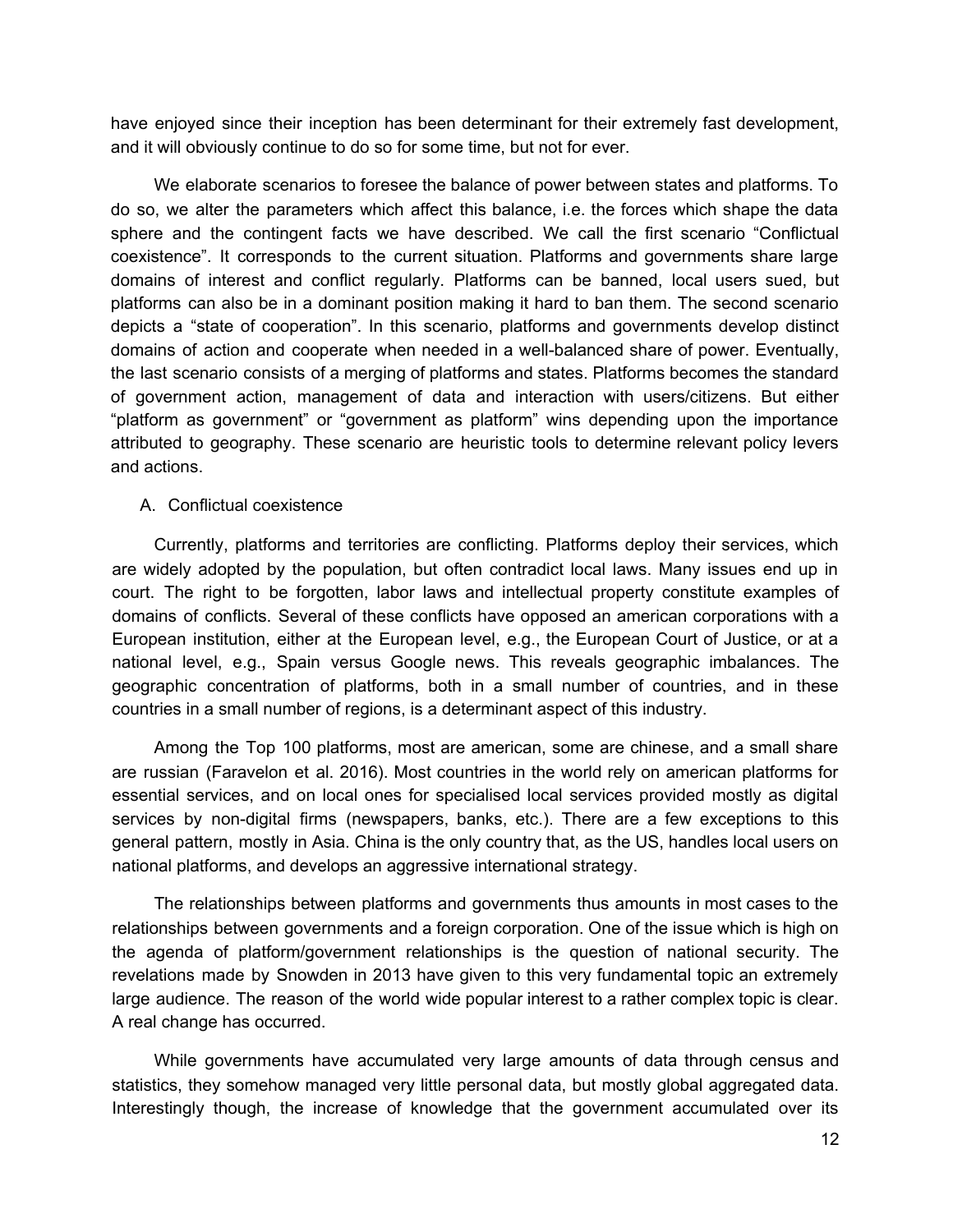population raised concerns during the past two centuries for privacy protection, in particular in the UK [\(Mahon](https://paperpile.com/c/2pzSlT/eOPa) 2009). This concern has become increasingly acute both for legacy governments and digital platforms since the amount of personal data harvested is incomparably large.

For the time being, there is no precise rule about the ownership of these data. The problem is not so much to know if users own their personal data, than to decide who is in control and can effectively use them. The focus of the current societal debate is on individual data, while the potential benefits of huge amounts of social data for collective information, much like statistics from legacy government, but based on real data, which is appealing and mostly unexploited for now, is not debated. Google Flu, even if somewhat inaccurate and now out of service, constitutes an example of the potential relevance of data for public good. As long as platforms and states conflict, little collective elaboration on public good will be possible.

## B. State of cooperation

This scenario depicts a pragmatic approach. States and platforms remain the owners of their respective data. They keep on developing separated, and sometimes competing, services. Yet, sectorial agreements may be concluded. The cooperation between platforms and states could work both ways. Security is a domain were much is going on due to the emergency of the challenges. But much more could be done. Currently, there is no right for a government say to be able to extract any aggregated information (privacy preserving) over its territory from the data controlled by a platform. This would make sense, and extend largely the capacity of national statistical institute with new data types, and new analytics mode. Platforms could also contribute to manage taxes for the profit of local territories, regional or national, or global taxes for global issues related to global climate challenges, to pay for geo-engineering for instance. The potential of global players to address global issues should not be neglected given the challenges of our planet. This scenario probably calls for a discussion of the legitimacy of such agreements, especially if they derive from backdoor negotiations. If platforms address global social issues, this scenario also calls for rethinking the prerogatives of corporations, states and citizens when it comes to defining social good and welfare.

# C. Platforms and states merge

The third scenario is the merge of the two concepts of platforms and governments. Rather provocative, considering the almost negligible history of platforms in comparison with the one of governments ranging over millenniums, this scenario should be considered. Platforms dominate the digital sphere and especially data economy, which is the most important source of power.

Still, insufficient knowledge is available today on the economic impact of data, not to mention the political one. If economists have focussed on the movements of goods and capitals (international agencies, such as the World Bank or OECD, have developed numerous measures of international exchanges), the movement of data which plays a fundamental role today has been largely ignored. It is not measured by any means, and it is hard to do so since there is no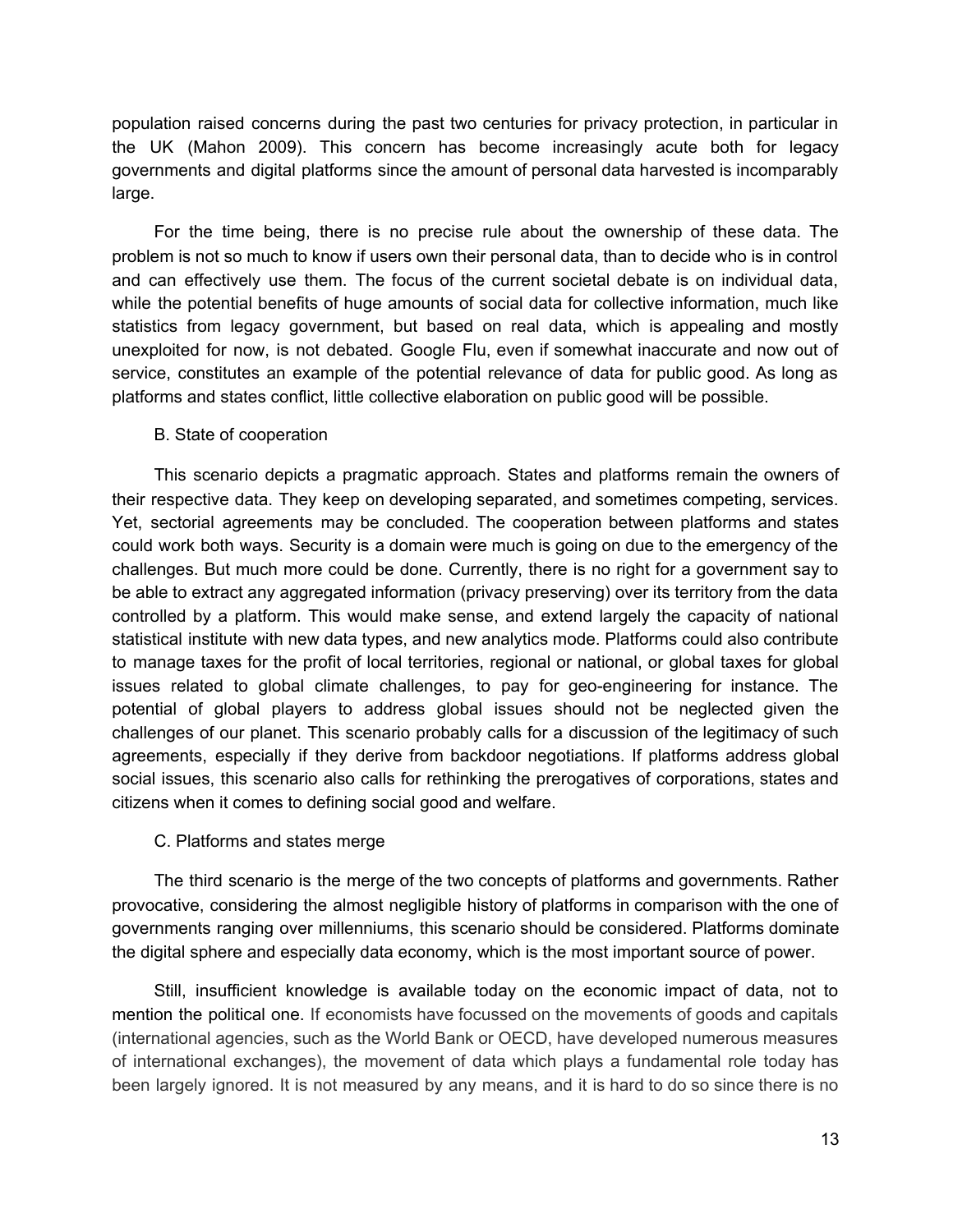reporting of any kind as there is for commercial or financial activities. So no data on data is one of the characteristics of the current period.

This third scenario can be subdivided in two options. Either platforms take over governments and most of their missions, either governments fully become platforms.

The first option is based on the observation that paradoxically, as governments increasingly base their decisions on data, their grip on data becomes looser. Financial institutions are well-known for the amazing data capacity they have developed since the 1980s with high frequency trading. They master the technology at a level unmatched by the public administration and take advantage of it to organize global financial exchanges, with little control of public administration. Corporations specialised in risk management or credit rating occupy a dominant position for evaluating public policies. Their evaluation of a country, which is taken very seriously by its government, has serious impact on its policies. Globally, independent private actors have accumulated the data. They own the analytics facilities that offer the most powerful evaluation of an extremely broad spectrum of economic as well as social sectors.

As we said, digital services are extremely influential thanks to their externalities. If private platforms master data economy and processing, states may thus have no options but delegating some missions to digital services. The organisation of the "right to be forgotten" in Europe exemplifies what could happen. As a digital service provider controls the access to online information, the European court of Justice makes it the only authority to administrate the right to be forgotten. Transportation, online voting, identity management could all be services transferred to digital platforms. Once more, this scenario calls into question the legitimacy of digital platforms and of the model of society they promote.

The other option is that governments fully become platforms, thus taking control of the data relevant to them and maybe forbidding competing private platforms or finding ways to cooperate and eventually integrate them. It may means that government platforms will have geographic borders, and as such will not reach the abstraction of global platforms. If platforms become governments, they will get the legitimacy over a given sector, at a global scale, frontiers becoming less relevant, although global platforms can very well and will accommodate local cultures and laws, as the right to be forgotten demonstrates. Both of these directions are somehow pursued today, with global rating actors playing a fundamental role, even if they don't have the coercitive power, and governments trying to connect with their citizens.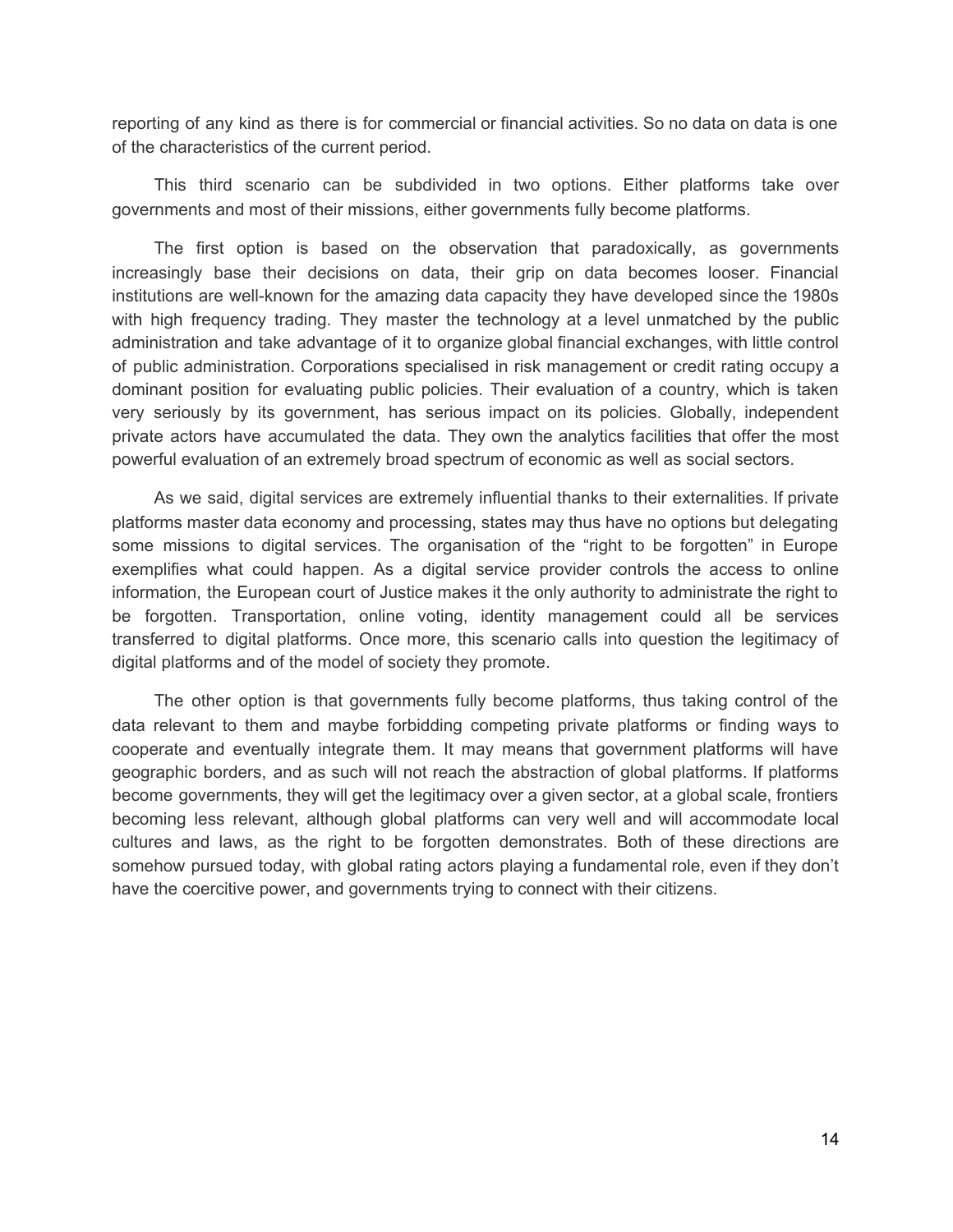# **Conclusion**

Data have played an increasing role in public administration for governance since the generalization of census and statistics two centuries ago. With the advent of digital platforms, governments are upgrading their facilities, with the ambition not only to increase efficiency, but also transparency, accountability, as well as citizens participation. Meanwhile, digital platforms contribute to enforce norms in an increasing number of essential aspects, such as labor, which conflict with laws in numerous countries.

Although different scenarios can be considered for the relationship between public administrations and platforms, governance has changed in an irreversible manner. The role played by data, the capacity to have real time information and control over people and things, the possibility to intermediate globally and remotely for two sidedmarkets, the possibility to rely on code and algorithms in place of human decisions and laws, the reticulation of the population in global networks and the consequent obsolescence of large numbers of vertical actors, including public administrations, are among the determinant factors of changes. Interestingly, the abstraction made possible by platforms that can mediate on territories on which they have no interest, might help satisfying global objectives or principles, that were enforced by laws in the past.

The scenarios we have elaborated should be viewed as tools to detect possible trends and issues. They are under investigation in the frame of the BYTE project to build a roadmap for big data in Europe<sup>6</sup>.

<sup>&</sup>lt;sup>6</sup> http://byte-project.eu/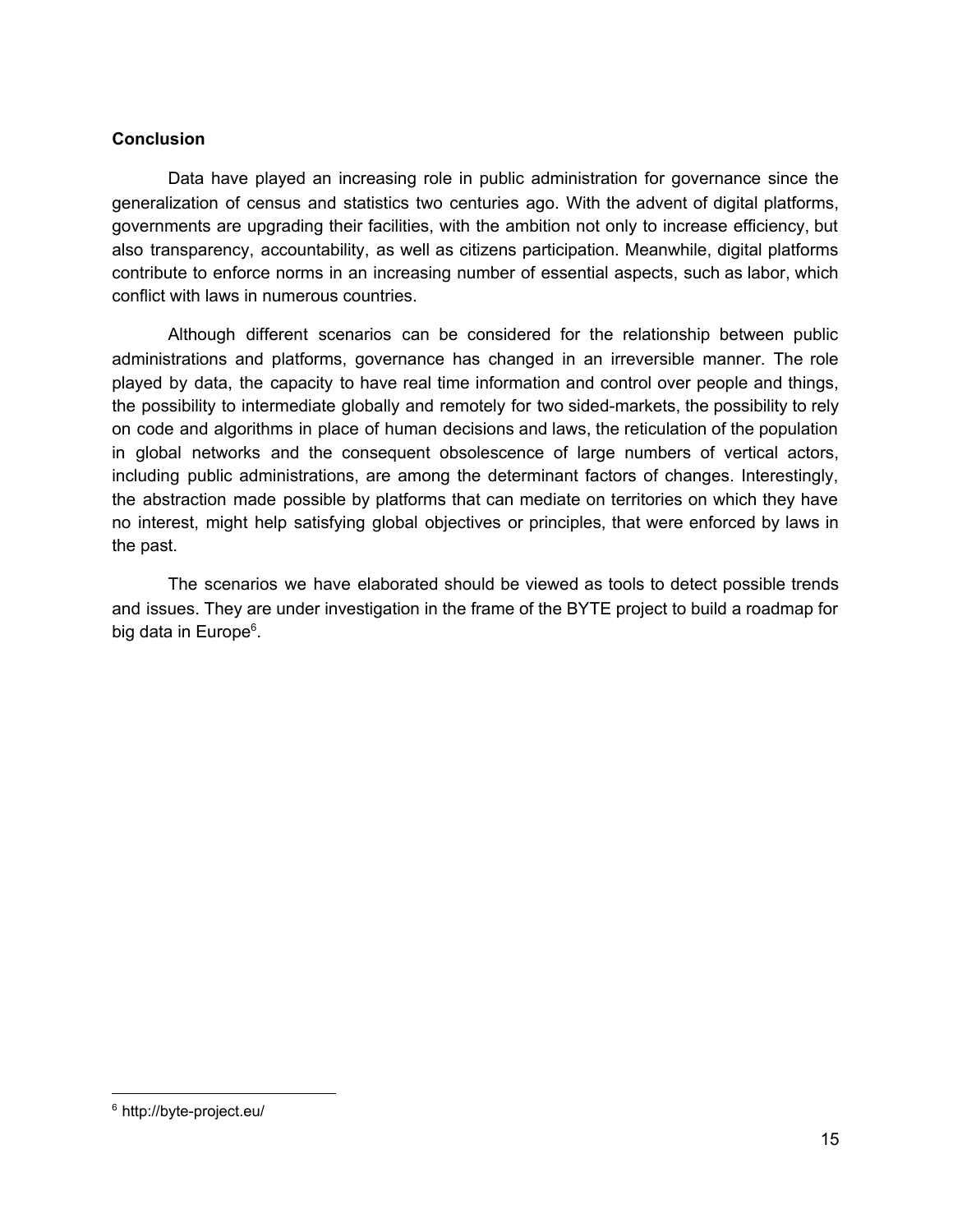#### **References**

- Boudreau, K.J. & Andrei, H., 2009. Platform Rules: Multi-Sided Platforms as [Regulators.](http://paperpile.com/b/2pzSlT/yemV) In *[Platforms, Markets and Innovation](http://paperpile.com/b/2pzSlT/yemV)*. Edward [Elgar Publishing.](http://paperpile.com/b/2pzSlT/yemV)
- Byers, J., Proserpio, D. & Georgios, Z., 2013. The Rise of the Sharing Economy: [Estimating](http://paperpile.com/b/2pzSlT/68NP) the Impact of Airbnb on the Hotel [Industry.](http://paperpile.com/b/2pzSlT/68NP) *Boston U. School of [Management](http://paperpile.com/b/2pzSlT/68NP) Research [Paper](http://paperpile.com/b/2pzSlT/68NP)*[.](http://paperpile.com/b/2pzSlT/68NP)
- [Cunningham,](http://paperpile.com/b/2pzSlT/HtpT) S., Faravelon, A. & Grumbach, S., 2016. The Complexity of Public and Private [Policies](http://paperpile.com/b/2pzSlT/HtpT) for Big Data. In *22nd ICE/IEEE International Technology [Management](http://paperpile.com/b/2pzSlT/HtpT) [Conference](http://paperpile.com/b/2pzSlT/HtpT)*[.](http://paperpile.com/b/2pzSlT/HtpT)
- [Desrosieres,](http://paperpile.com/b/2pzSlT/dxLm) A., 1999. *The Politics of Large Numbers: A History of Statistical [Reasoning](http://paperpile.com/b/2pzSlT/dxLm)*[,](http://paperpile.com/b/2pzSlT/dxLm) [Harvard University Press.](http://paperpile.com/b/2pzSlT/dxLm)
- Faravelon, A., Frenot, S. & Grumbach, S., 2016. Chasing Data in the [Intermediation](http://paperpile.com/b/2pzSlT/jVPz) Era: [Economy and Security at](http://paperpile.com/b/2pzSlT/jVPz) Stake. *IEEE [security &](http://paperpile.com/b/2pzSlT/jVPz) privacy*, 14(3), [pp.22–31.](http://paperpile.com/b/2pzSlT/jVPz)
- [Foucault, M., 2007.](http://paperpile.com/b/2pzSlT/6cqT) *Security, Territory, [Population](http://paperpile.com/b/2pzSlT/6cqT)*, [Springer.](http://paperpile.com/b/2pzSlT/6cqT)
- [Grotius, H., 2004.](http://paperpile.com/b/2pzSlT/pOg1) *[The free sea](http://paperpile.com/b/2pzSlT/pOg1)*, [Liberty Fund](http://paperpile.com/b/2pzSlT/pOg1) Inc.

Grumbach, S. & Hamant, O., 2015. Digital Revolution [or Anthropocenic Feedback?](http://paperpile.com/b/2pzSlT/p4ZS)

- Hendler, J. & Golbeck, J., 2008. [Metcalfe's](http://paperpile.com/b/2pzSlT/kug6) law, Web 2.0, and the Semantic Web. In *[Web](http://paperpile.com/b/2pzSlT/kug6) [Semantics:](http://paperpile.com/b/2pzSlT/kug6) Science, Services and Agents on the World Wide Web*. Web [Semantics:](http://paperpile.com/b/2pzSlT/kug6) [Science, Services and](http://paperpile.com/b/2pzSlT/kug6) Agents on the World Wide Web. pp. 14–20.
- [Honigsheim,](http://paperpile.com/b/2pzSlT/ACyo) P., 1947. From Max Weber: Essays in Sociology. *The [American](http://paperpile.com/b/2pzSlT/ACyo) journal of [sociology](http://paperpile.com/b/2pzSlT/ACyo)*[, 52\(4\), pp.376–378.](http://paperpile.com/b/2pzSlT/ACyo)
- Krafcik, J., 1988. Triumph of the lean [production](http://paperpile.com/b/2pzSlT/CEgu) system. *Sloan [management](http://paperpile.com/b/2pzSlT/CEgu) review*, [30\(1\),](http://paperpile.com/b/2pzSlT/CEgu) [pp.41–52.](http://paperpile.com/b/2pzSlT/CEgu)
- Kumar, S., 2010. Google Earth and the nation state: [Sovereignty](http://paperpile.com/b/2pzSlT/bAyv) in the age of new media. *[Global Media and Communication](http://paperpile.com/b/2pzSlT/bAyv)*, 6(2), [pp.154–176.](http://paperpile.com/b/2pzSlT/bAyv)
- [Lessig, L., 1999.](http://paperpile.com/b/2pzSlT/3vyg) *[Code and Other](http://paperpile.com/b/2pzSlT/3vyg) Laws of Cyberspace*, [Basis Books.](http://paperpile.com/b/2pzSlT/3vyg)
- [Mahon,](http://paperpile.com/b/2pzSlT/eOPa) B., 2009. *[Knowledge](http://paperpile.com/b/2pzSlT/eOPa) is Power A Short History of Official Data Collection in the UK*[,](http://paperpile.com/b/2pzSlT/eOPa) [Office for National Statistics.](http://paperpile.com/b/2pzSlT/eOPa)
- O'Reilly, T., 2011. [Government](http://paperpile.com/b/2pzSlT/bo6S) as a Platform. *Innovations: Technology, [Governance,](http://paperpile.com/b/2pzSlT/bo6S) [Globalization](http://paperpile.com/b/2pzSlT/bo6S)*[, 6\(1\), pp.13–40.](http://paperpile.com/b/2pzSlT/bo6S)
- [Ostrom, E., 2015.](http://paperpile.com/b/2pzSlT/bv4C) *[Governing the Commons](http://paperpile.com/b/2pzSlT/bv4C)*, Cambridge [University Press.](http://paperpile.com/b/2pzSlT/bv4C)
- [Rifkin,](http://paperpile.com/b/2pzSlT/Eczu) J., 2014. *The Zero Marginal Cost Society: The Internet of Things, the [Collaborative](http://paperpile.com/b/2pzSlT/Eczu) [Commons, and the Eclipse of](http://paperpile.com/b/2pzSlT/Eczu) Capitalism*, Palgrave [Macmillan.](http://paperpile.com/b/2pzSlT/Eczu)